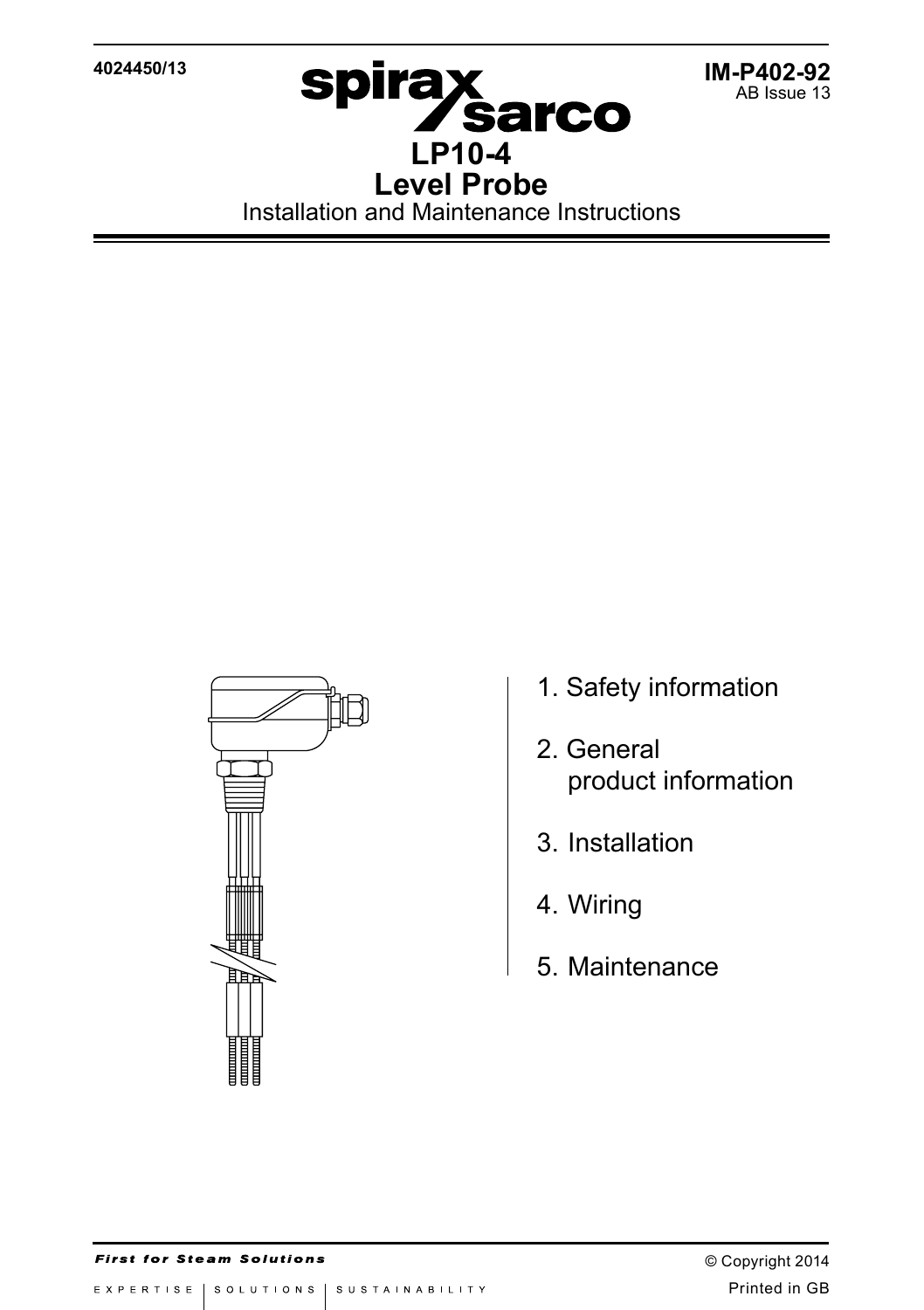# **1. Safety information**

**Your attention is drawn to any National or local regulations.**

**The product is designed and constructed to withstand the forces encountered during normal use. Use of the product for any other purpose, or failure to install the product in accordance with these Installation and Maintenance Instructions, could cause damage to the product and may cause injury or fatality to personnel.**

**Pressure equipment not bearing the mark is classified 'Sound Engineering Practice' in accordance with Article 3, Paragraph 3 of the Pressure Equipment Directive 97/23/EC.**

**Note: By law, SEP products cannot be marked with the symbol.**

### **Warning**

**If this product is not used in the manner specified by this IMI, then the protection provided may be impaired.**

#### **1.1 Intended use**

- **i) Check that the product is suitable for use with the intended fluid.**
- **ii) Check material suitability, pressure and temperature and their maximum and minimum values. If the maximum operating limits of the product are lower than those of the system in which it is being fitted, or if malfunction of the product could result in a dangerous overpressure or overtemperature occurrence, ensure a safety device is included in the system to prevent such over-limit situations.**
- **iii) Determine the correct installation situation and direction of fluid flow.**
- **iv) Spirax Sarco products are not intended to withstand external stresses that may be induced by any system to which they are fitted. It is the responsibility of the installer to consider these stresses and take adequate precautions to minimise them.**
- **v) Remove protection covers from all connections and protective film from all name-plates, where appropriate, before installation on steam or other high temperature applications.**

**Safe operation of these products can only be guaranteed if they are properly installed, commissioned, used and maintained by qualified personnel (see Section 1.11) in compliance with the operating instructions. General installation and safety instructions for pipeline and plant construction, as well as the proper use of tools and safety equipment must also be complied with.**

# **1.2 Access**

**Ensure safe access and if necessary a safe working platform (suitably guarded) before attempting to work on the product. Arrange suitable lifting gear if required.**

# **1.3 Lighting**

**Ensure adequate lighting, particularly where detailed or intricate work is required.**

## **1.4 Hazardous liquids or gases in the pipeline**

**Consider what is in the pipeline or what may have been in the pipeline at some previous time. Consider: flammable materials, substances hazardous to health, extremes of temperature.**

## **1.5 Hazardous environment around the product**

**Consider: explosion risk areas, lack of oxygen (e.g. tanks, pits), dangerous gases, extremes of temperature, hot surfaces, fire hazard (e.g. during welding), excessive noise, moving machinery.**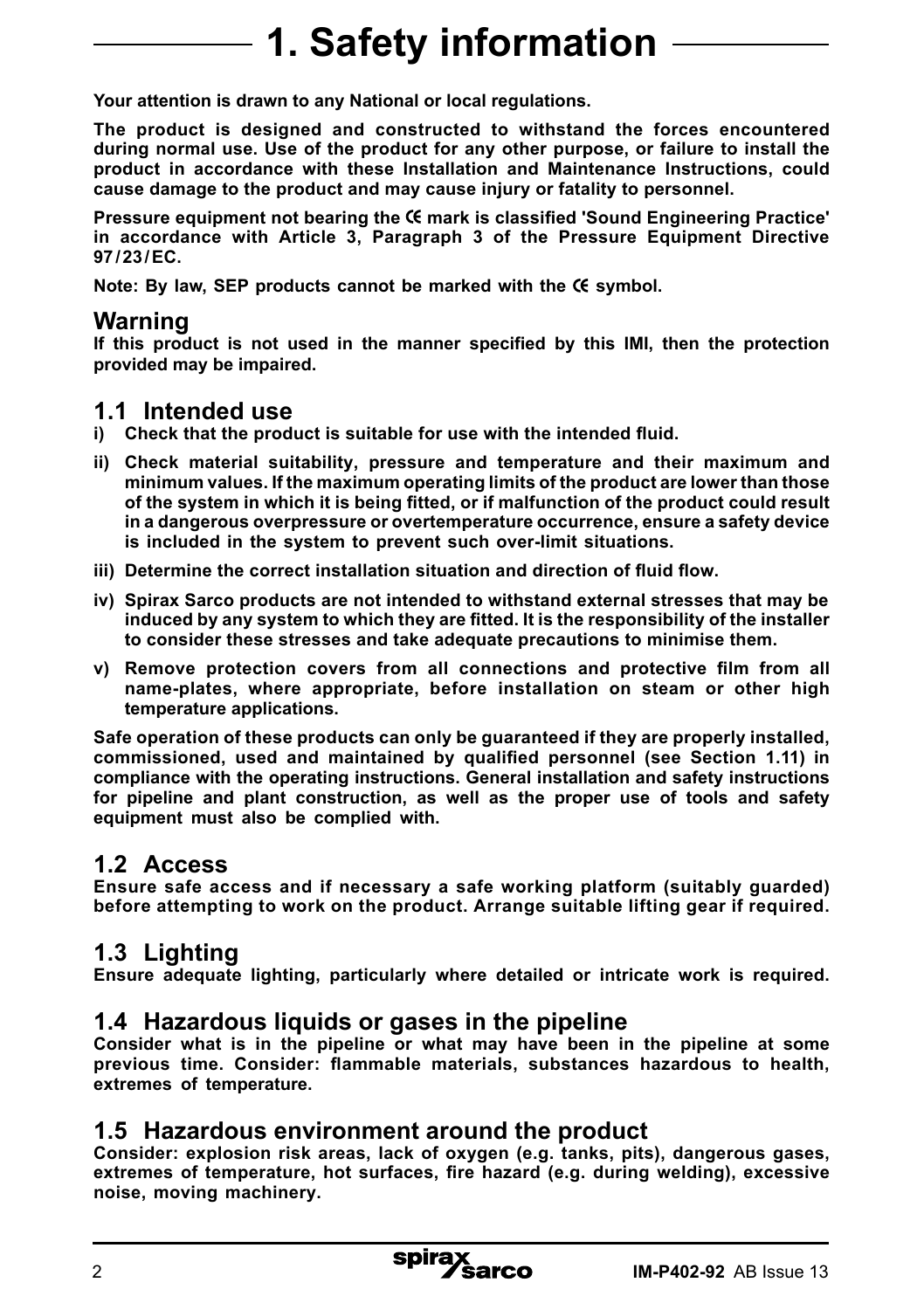# **1.6 The system**

**Consider the effect on the complete system of the work proposed. Will any proposed action (e.g. closing isolation valves, electrical isolation) put any other part of the system or any personnel at risk?** 

**Dangers might include isolation of vents or protective devices or the rendering ineffective of controls or alarms. Ensure isolation valves are turned on and off in a gradual way to avoid system shocks.**

### **1.7 Pressure systems**

**Ensure that any pressure is isolated and safely vented to atmospheric pressure. Consider double isolation (double block and bleed) and the locking or labelling of closed valves. Do not assume that the system has depressurised even when the pressure gauge indicates zero.**

# **1.8 Temperature**

**Allow time for temperature to normalise after isolation to avoid danger of burns.**

## **1.9 Tools and consumables**

**Before starting work ensure that you have suitable tools and/or consumables available. Use only genuine Spirax Sarco replacement parts.**

## **1.10 Protective clothing**

**Consider whether you and/or others in the vicinity require any protective clothing to protect against the hazards of, for example, chemicals, high/low temperature, radiation, noise, falling objects, and dangers to eyes and face.**

### **1.11 Permits to work**

**All work must be carried out or be supervised by a suitably competent person. Installation and operating personnel should be trained in the correct use of the product according to the Installation and Maintenance Instructions.**

**Where a formal 'permit to work' system is in force it must be complied with. Where there is no such system, it is recommended that a responsible person should know what work is going on and, where necessary, arrange to have an assistant whose primary responsibility is safety.**

**Post 'warning notices' if necessary.**

# **1.12 Handling**

**Manual handling of large and/or heavy products may present a risk of injury. Lifting, pushing, pulling, carrying or supporting a load by bodily force can cause injury particularly to the back. You are advised to assess the risks taking into account the task, the individual, the load and the working environment and use the appropriate handling method depending on the circumstances of the work being done.**

# **1.13 Residual hazards**

**In normal use the external surface of the product may be very hot.** 

**Many products are not self-draining. Take due care when dismantling or removing the product from an installation.**

# **1.14 Freezing**

**Provision must be made to protect products which are not self-draining against frost damage in environments where they may be exposed to temperatures below freezing point.**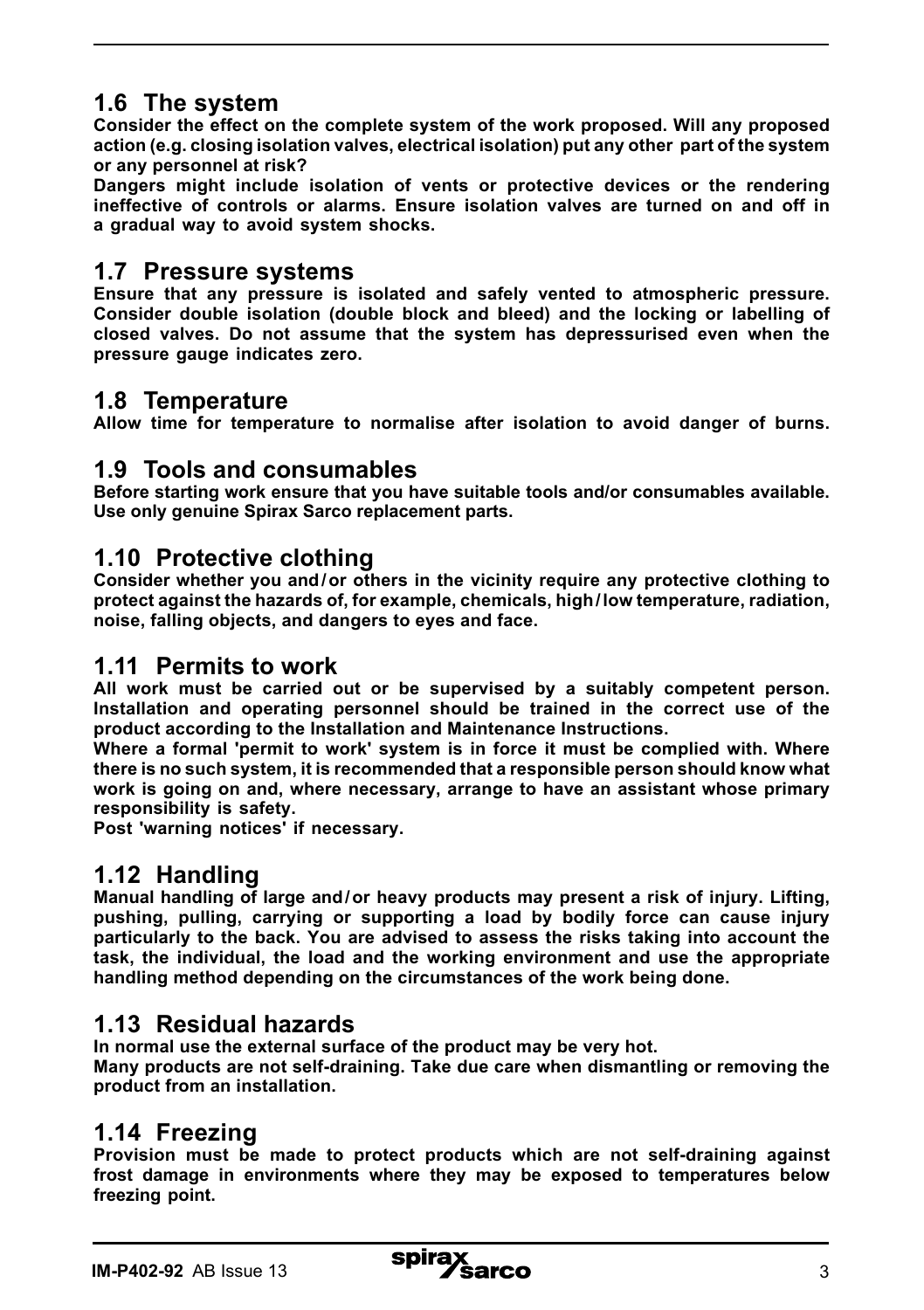# **1.15 Safety information - Product specific for level control and level limiting/alarm products in steam boilers**

**Products /systems must be selected, installed, operated, and tested in accordance with:**

- **- Local or National standards and regulations.**
- **- Guidance Notes, (Health and Safety Executive BG01 and INDG436 in the UK).**
- **- The requirements of Approvals Authorities.**
- **- Boiler Insurance Bodies.**
- **- Boiler manufacturer's specifications.**

**Two independent low water limiting/alarm systems must be installed on steam boilers. Level probes must be installed in separate protection tubes/chambers, with sufficient clearance between the tips, and earth.** 

**Each probe must be connected to an independent controller. The alarm relays must isolate the boiler heat supply at low alarm status.**

**A high water alarm may be part of the water level control, or a separate system. An independent high water alarm system must be fitted if it is considered a safety requirement. In this case, the relays must simultaneously isolate the feedwater supply and the boiler heat supply at high alarm status. All boiler water limiters/alarms require regular functional testing.** 

**A suitable water treatment regime must be used to ensure continuous safe and correct operation of the control and limiter systems. Consult the above authorities and a competent water treatment company.**

## **1.16 Disposal**

**Unless otherwise stated in the Installation and Maintenance Instructions, this product is recyclable and no ecological hazard is anticipated with its disposal providing due care is taken.**

# **1.17 Returning products**

**Customers and stockists are reminded that under EC Health, Safety and Environment Law, when returning products to Spirax Sarco they must provide information on any hazards and the precautions to be taken due to contamination residues or mechanical damage which may present a health, safety or environmental risk. This information must be provided in writing including Health and Safety data sheets relating to any substances identified as hazardous or potentially hazardous.**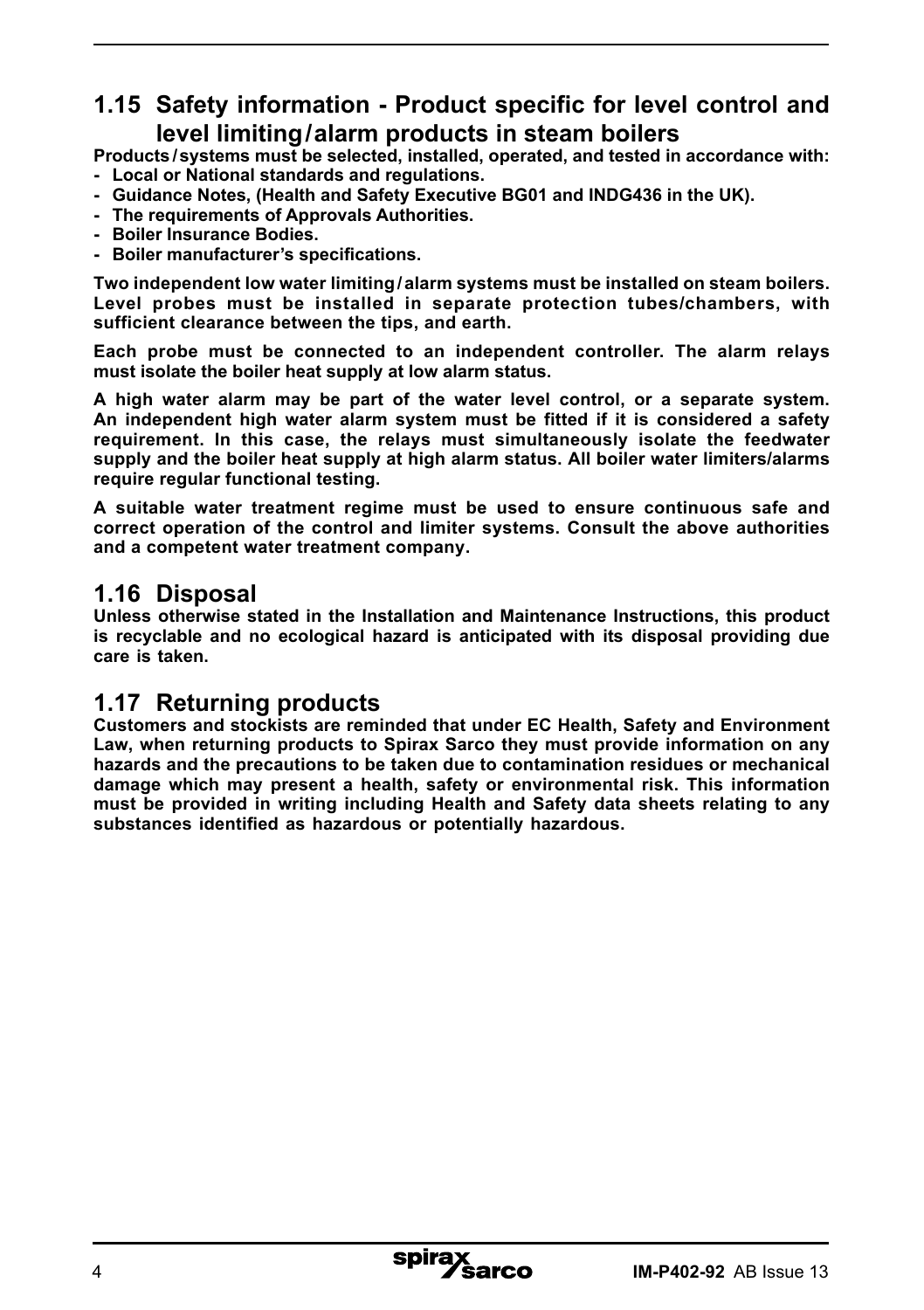# **2. General product information**

# **2.1 Description**

The Spirax Sarco LP10-4 level probe is designed for use with a Spirax Sarco LC1300 or LC1350 controller to provide on / off level control and alarm functions in steam boilers, tanks, or other vessels. The probe is also suitable for use with a wide range of conductive liquids.

# **2.2 Pressure/temperature limits**

|              |                 | <b>PN40</b> |
|--------------|-----------------|-------------|
| Standard     | 32 bar q        | (464 psi g) |
| UL certified | 30 bar g        | (435 psi g) |
| Standard     | $239^{\circ}$ C | (462°F)     |
| UL certified | $235^{\circ}$ C | (455°F)     |
| Maximum      | $70^{\circ}$ C  | (158°F)     |
| Minimum      | $-20^{\circ}$ C | (-4°F)      |
|              |                 |             |

# **2.3 Technical data**

| Pollution degree                                                 |         |                            | 3       |
|------------------------------------------------------------------|---------|----------------------------|---------|
| Maximum cable length (probe to controller)                       |         | 30 <sub>m</sub>            | (98 ft) |
| Sensing depth                                                    | Maximum | 2095 mm                    | (82.5") |
|                                                                  | Minimum | 75 mm                      | (3")    |
| Minimum conductivity (when used with an LC1300 level controller) |         | 1 $\mu$ S/cm @ 25°C (77°F) |         |

# **2.4 How the LP10-4 level probe works**

The LP10-4 has four detachable tips which are cut to length on installation to give the required switching levels. The probe body is earthed through its 1" screwed connection, and the boiler or tank normally forms the earth return path. If the probe is to be used in a non-conductive tank, (concrete or plastic, for example), use one of the tips as an earth return, or provide a separate earthing rod or plate.

When a tip is immersed in a conductive liquid it completes an electrical circuit to earth. When the level drops below the tip, the resistance to earth becomes high, signalling to the controller that the tip is out of the liquid.



**Fig. 1**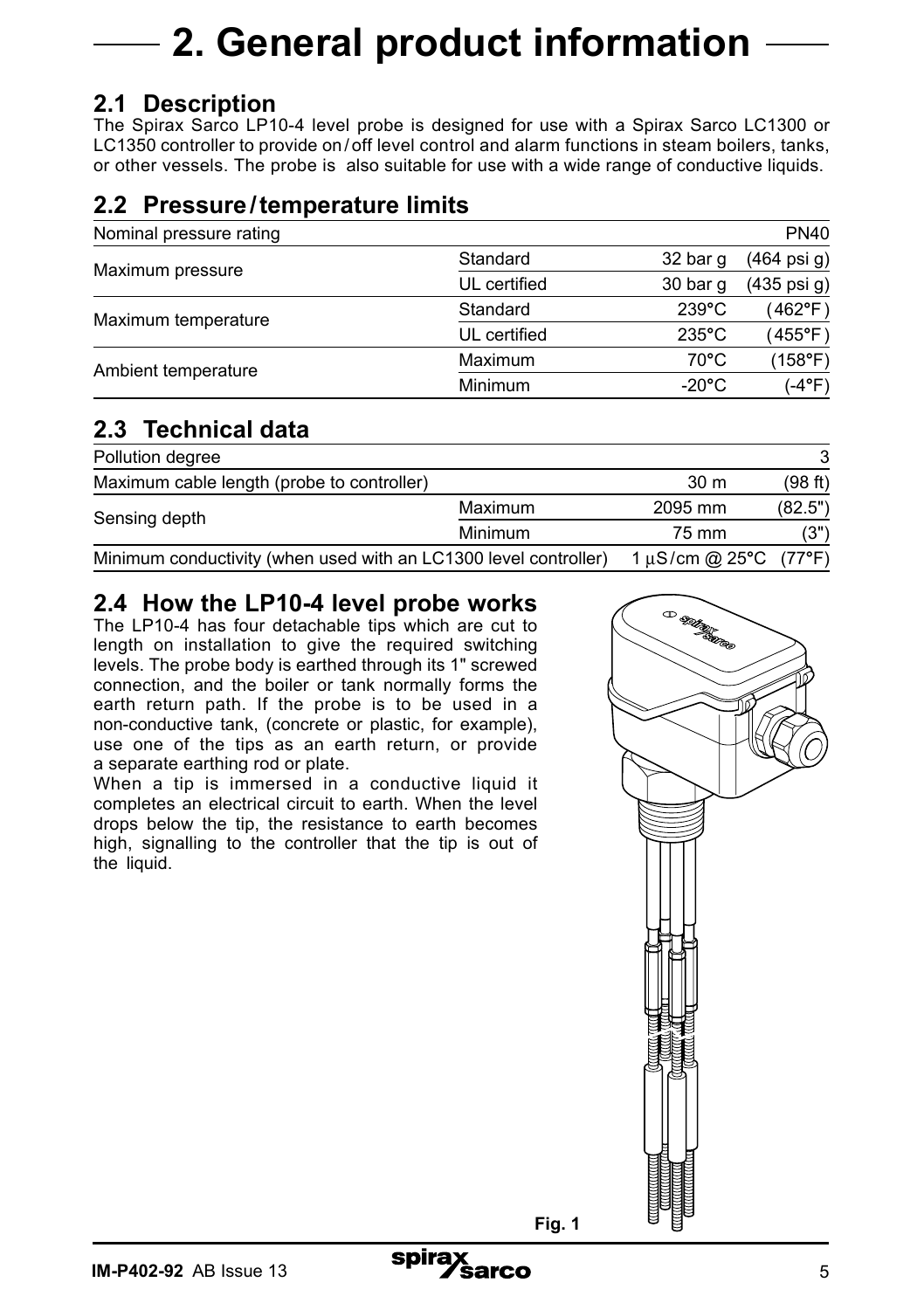

**Fig. 2**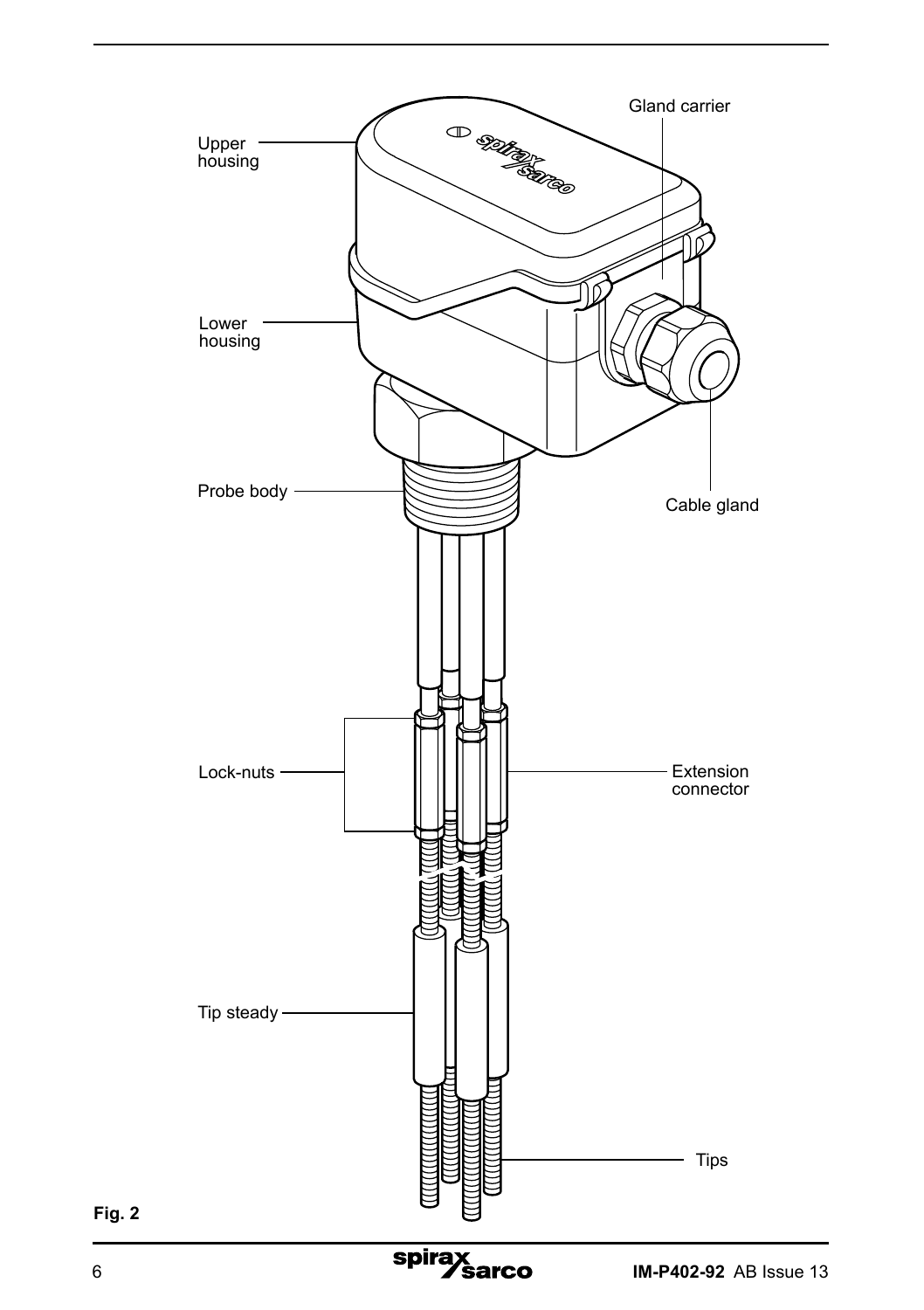# **3.1 General**

For steam boiler applications, the probe may be installed in an external chamber or inside the boiler. A protection tube must be used for boiler shell installations, and suitable designs are shown in separate literature.

#### **WARNING**

**Though two probes may be installed in one protection tube, where two low water level alarms are required in a boiler, these must be completely independent. Separate probes, in separate protection tubes or chambers, and separate controllers must be used.**

Wherever possible the boiler manufacturer should be consulted for advice on the working and alarm water levels.

#### **WARNING**

**Under certain circumstances the water level inside a boiler can be different to that shown in the gauge glass. Separate literature on this subject is available from Spirax Sarco.** 

**Do not install the probe outdoors without additional weather protection.** The probe is designed for installation in a 1" BSP parallel (Rp1), or 1" NPT threaded flange. These threads should always be specified for new installations.

The tip steady provides lateral support as well as insulating the tips from each other.

The switching levels are at the extreme end of the probe tips, which are cut to length to give the required alarm or pump signals to the controller.

Probe tips are supplied in sets of four, 1 000 mm (3.28 ft) long, complete with coupling pieces, lock-nuts, and two steadies. Two tip assemblies may be joined together if necessary to give a maximum total tip length of 2 095 mm (6.87 ft).

#### **WARNING**

**The tip steady is an essential part of the probe and must be fitted. Failure to fit the tip steady may lead to short-circuits between the tips, or by the tips touching the protection tube - a potentially hazardous situation.**

# **3.2 Installation procedure**

**CAUTION: To avoid bending or twisting the probe tips, it is important to support the probe along its length when handling, particularly if the probe is over 1 m (39") long. Do not allow the probe tips to rotate in the probe body when tightening the connectors or lock-nuts.**

- **-** Fit the four tips to the probe using the extension connectors and lock-nuts provided.
- **-** Ensure that the extension connectors are threaded fully onto the probe tips.
- **-** Tighten the lock-nuts.
- **-** Align the probe tips, and make sure they are more or less the same length, so that all tips will fit into a tip steady.
- **-** Place a tip steady over the end of the tips.
- **-** Using the plastic cap from the packaging or other suitable protector, smartly tap the steady onto the probe tips with the flat of the hand. Once started in this way, the tip steady can be temporarily positioned quite easily by sliding it down the tips.
- **-** Fit the second tip steady in the same manner (see Figure 3).
- **-** If used, fit the second set of extension connectors, probe tips, and two more steadies in the same way (see Figure 4).
- **-** Tighten the connector lock-nuts.

#### **WARNING**

**Failure to tighten the connector lock-nuts fully may lead to tips becoming loose or falling off.**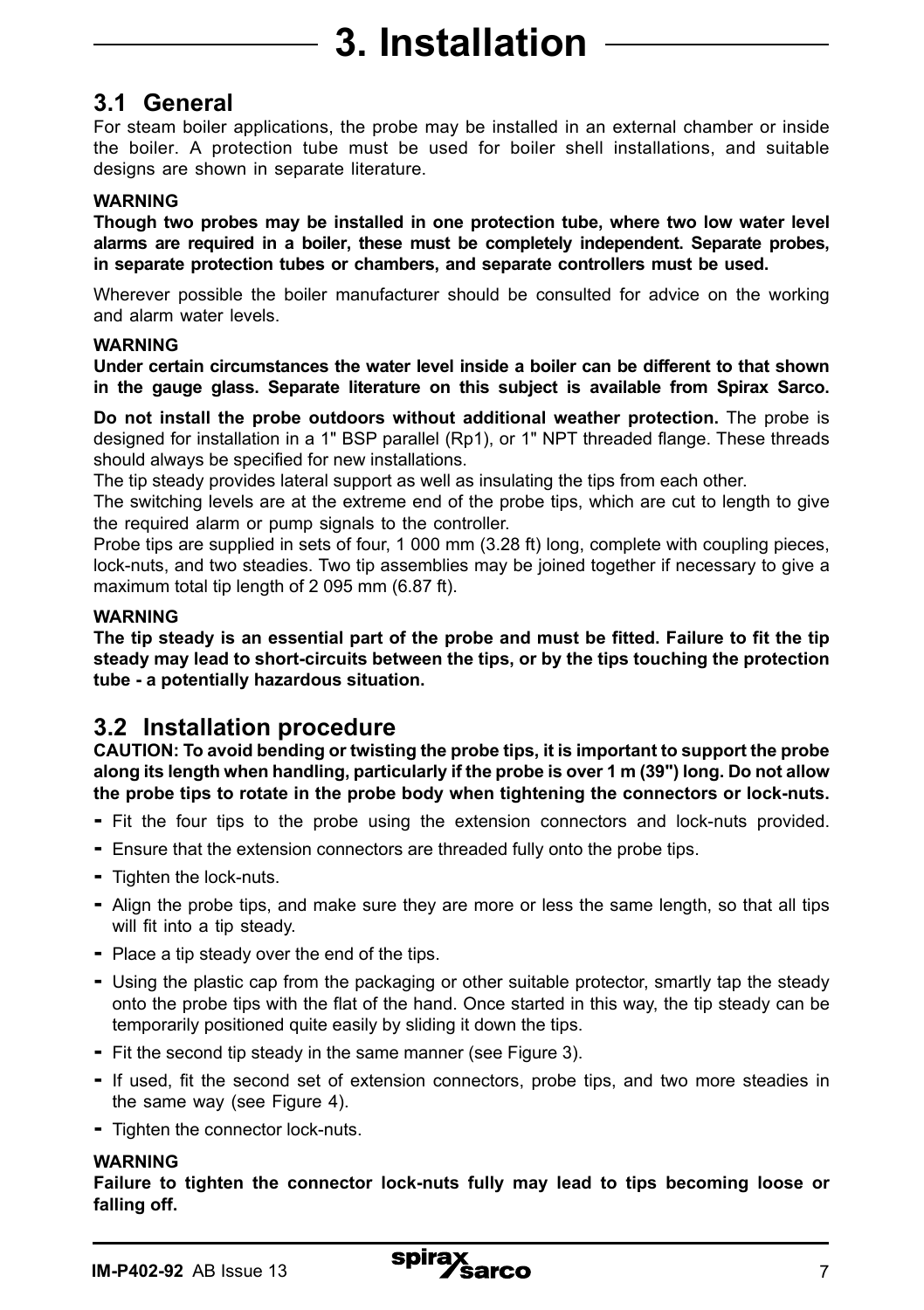- **-** Ensure the water is at the first required level. This could, for example, be the low alarm level. (Typically, levels sensed by a four tip probe might be high alarm, pump off, pump on, and low alarm).
- **-** Mark a metal rod with a water-soluble felt pen, and dip the boiler to find the depth from the top of the probe mounting flange to the water level. Alternatively, take the level from a gauge glass.
- **-** Transfer this level to the probe tip, and measuring from the underside of the probe body, mark the position of the proposed cut (nick with a file or hacksaw) on the probe tip, **15 mm (0.6") less than the dipped length** - double check before cutting the probe to length. See Figure 3.
- **-** Repeat this procedure for the other tips. The probe tips are identified by coloured sleeves.

| Brown<br>Red | Tip<br>Tip.<br>∼ | Orange<br>Yellow | Tip 3<br>Tip 4 | <b>Black</b> | Earth |
|--------------|------------------|------------------|----------------|--------------|-------|
|--------------|------------------|------------------|----------------|--------------|-------|

Position the lowest tip steady(ies), above the water level if possible. The steady should support all probe tips, and be at least 15 mm (0.6") away from the end of the shortest tip(s). The maximum length for an unsupported tip is 250 mm (9.8"). The minimum tip length is 75 mm (3") (no extension connector fitted). See Figure 3.

If a probe steady is fitted to less than all four probe tips, cut off the unused section of the tip steady to avoid it catching on the probe mounting flange when removing the probe for maintenance. See Figure 4.

# **3.3 Install the probe as follows:**

- **-** Ensure both male and female threads (1" BSP taper / 1" NPT, 41 A/F) are in good condition.
- **-** Use up to three turns (no more) of PTFE thread sealing tape on the probe thread. **WARNING: Do not use excessive tape. Do not use paste type jointing compound.**
- **-** Fit and tighten the probe by hand initially. Use a suitable spanner to tighten the probe. Under no circumstances use a pipe wrench.
- **-** Due to the nature of a taper/parallel joint it is not possible to recommend tightening torque figures.
- **-** Do not overtighten. There should always be visible thread on the probe.
- **- Note:** The probe thread will not 'bottom out' (i.e. probe body hexagon contacts the face of the female screwed connection), unless there is excessive wear or an out-of-tolerance female thread, in which case it will be necessary to replace or re-work the flange or connection.

# **3.4 Subsequent removal and refitting**

**WARNING: Ensure boiler or vessel is depressurised and vented to atmosphere before attempting to unscrew or remove the probe:**

- **-** Always use correct size spanner, not a pipe wrench.
- **-** Inspect male and female threads for signs of damage, which may have occurred through overtightening, leading to torn threads or even localised cold welding (galling / picking up).
- **-** If damage has occurred, replace the probe.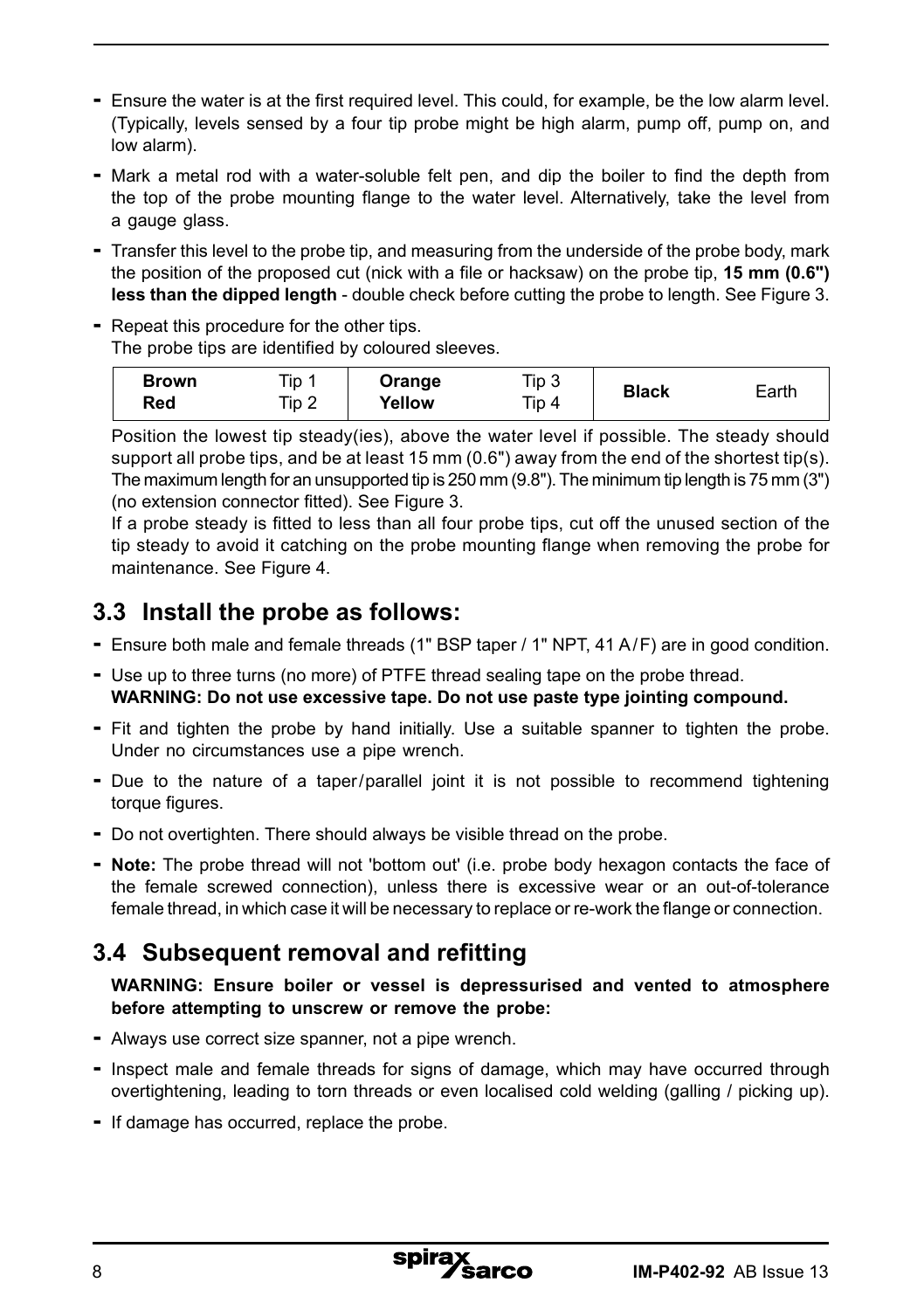#### **Fig. 3 Standard installation (for probes up to**

**1 000 mm (39").** For installations up to 2 095 mm (6.87 ft), see Fig. 4.



**Installation for 1 000 mm to 2 000 mm (39" to 6.56 ft) depth, extended using second probe tip, extension connectors and steady.**

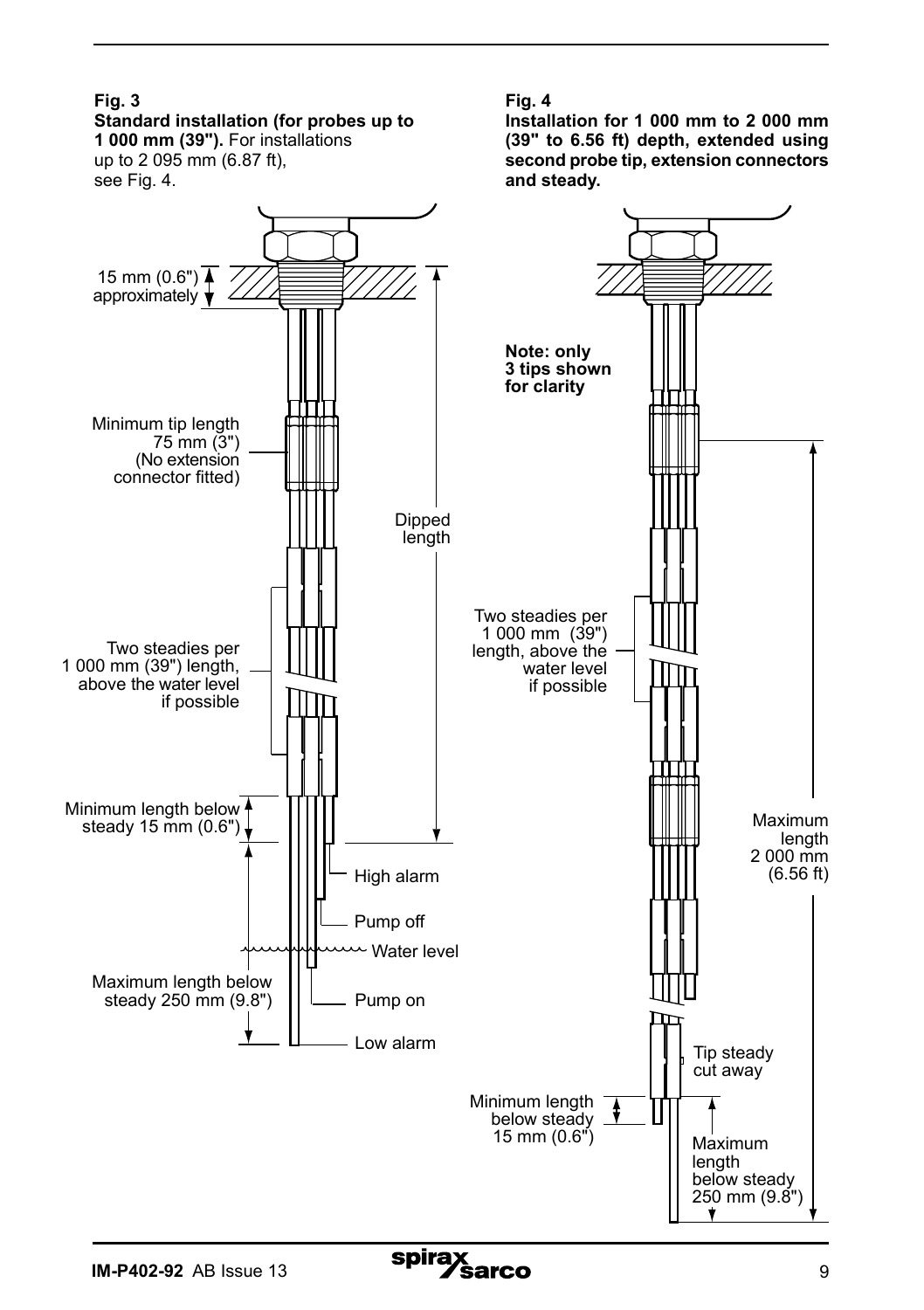# **4. Wiring**

# **4.1 General information**

Cabling should be installed in accordance with BS 6739 - Instrumentation in Process Control Systems: Installation design and practice or local equivalent.

### **4.2 Cable specification - Note that the cable must be screened**

Use 5-core (or 4-core and earth) 1 mm**<sup>2</sup>** (18 - 16 AWG), high temperature cable. This may be solid or stranded, with a maximum length of 30 m (98 ft) for the LC1300. Pirelli FP200 or Delta Crompton Firetuf OHLS are two suitable types for the standard probe.

# **4.3 Connection**

Remove the upper housing screw to gain access to the wiring terminals.

The LP104 is supplied with four crimp terminals for connection to the probe tips. An un-insulated crimp ring terminal is supplied for the probe body earth connection. It can be fitted to either of the two M3 female threads, (see Figure 5).

An additional screw and crimps are provided, together with coloured sleeves for easy identification of wiring. A connector set is available as a spare from Spirax Sarco, Stock No. 4024480.

**Caution: - Do not use standard crimps – the ones supplied are a special high temperature type.**

Use a dual-purpose crimp tool (for insulated and un-insulated crimps) to make the connections, e.g. RS Components 534-806 or Farnell 210-511.

A M20 cable gland is provided for cable with an overall diameter of 5 mm - 12 mm. The probe can be connected to Pg16, **½**" BSP, **½**" NPT or M20 threaded flexible conduit by removing the gland and fitting a back nut (an M20 back nut is supplied with the product).

**Do not install low voltage cables near high voltage cables or switchgear, as this may reduce the performance of, or cause damage to the product. Probe cables must not use the same conduit/wiring trays as power cables or other wiring.**

**Ensure internal wires and crimp terminals have not been stressed or damaged during installation. Remove upper housing and check wiring before commissioning the system.**

The wiring loom may be disconnected and removed from the LP10-4 probe without disturbing the cable gland:-

- **-** Remove the upper housing and lift the gland carrier, complete with wiring, out of the lower housing. Ensure that sufficient cable or flexible conduit length is provided and to ensure that no strain is placed on the unit.
- **-** Do not over-tighten upper housing screw.

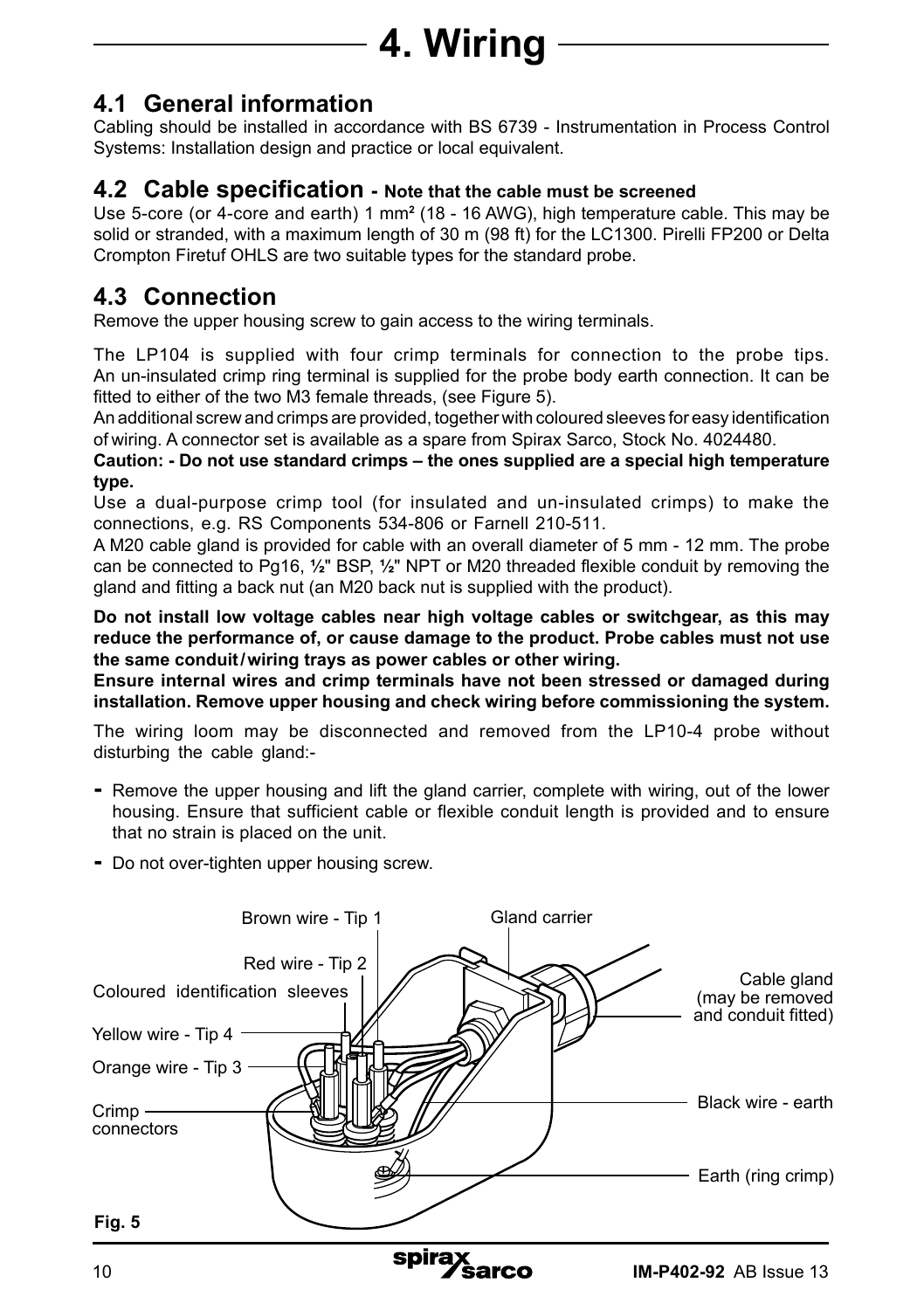# **4.4 Screen connection**

An earth current loop is created if a wire or screen is connected between two earth points that are at different potential (voltage). If the instructions are followed correctly, then the probe cable screen will only be connected to earth at one end.

#### **Note. The probe earth terminal is a functional earth rather than a protective earth.**

A **protective earth** provides protection from electric shock under a single fault condition. This product is protected by double insulation and therefore does not require a protective earth.

A **functional earth** is used in order for the product to operate. In this application, the earth (boiler shell) is used as the common of the probe. It also provides a sink/drain for any electrical interference.

- **-** Ensure that the screen is connected to earth terminal of the probe and to the common terminal of the controller.
- **-** Ensure the common terminal of the controller is not internally earthed (all Spirax Sarco boiler controls are internally isolated from earth).
- **-** The common terminal of the controller must only be earthed via the probe.

#### **Caution:**

**Do not connect the common terminal to an earth local to the controller.** 

**To do so may induce an earth current loop, which may reduce the performance or damage the product.**



# **4.5 Wiring diagram**